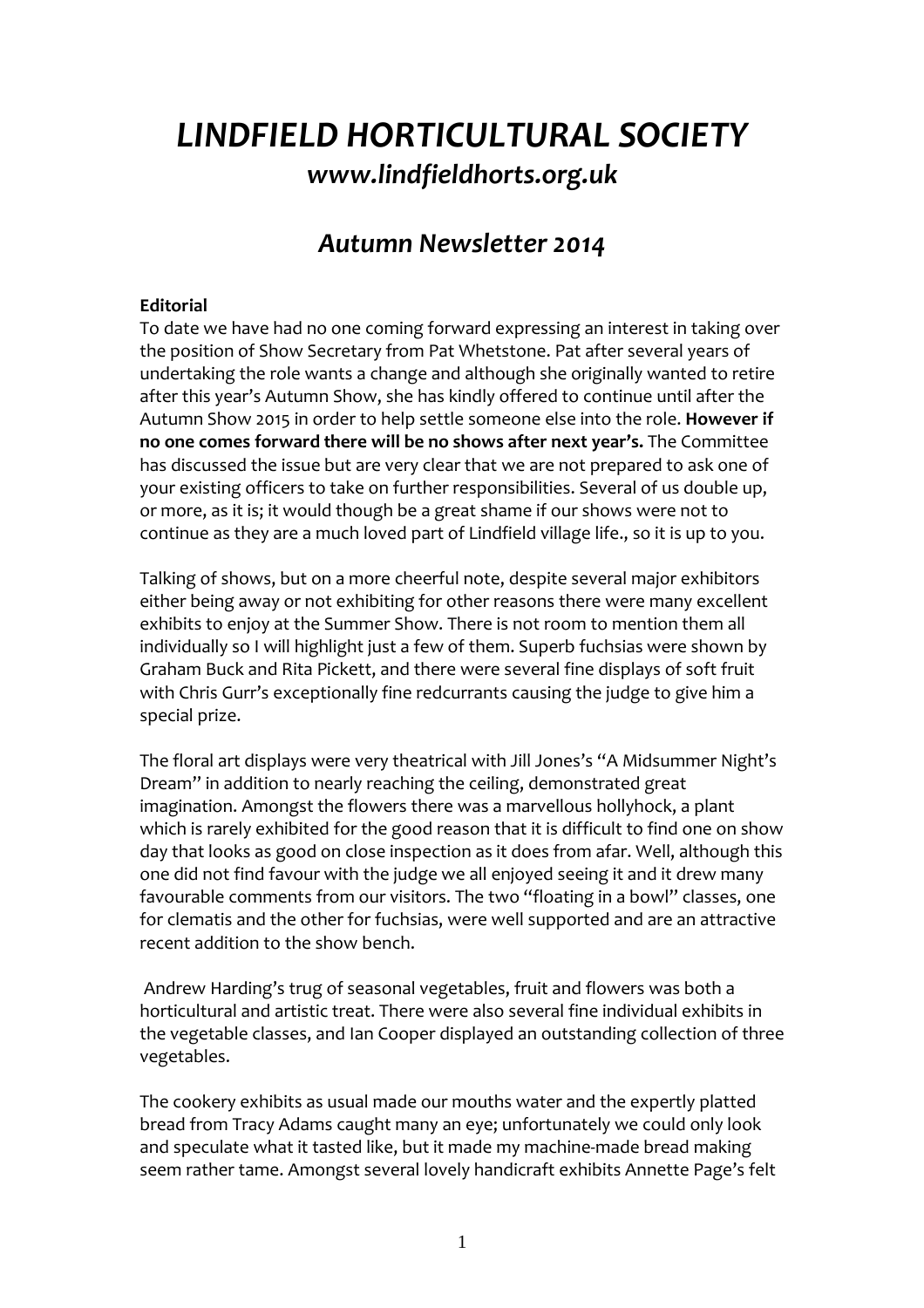mother bear with cub and pot of honey made me smile and rightly won the prize for best handicraft exhibit. Although the children's classes were poorly supported there were several excellent entries to make up for it.

So now our thoughts turn to the Autumn Show which usually is our biggest of the year. After our lovely summer weather, although some have complained that it was "too hot", there should be plenty in the garden and on the allotment to choose from. Those of you who have been nurturing your special show fuchsia *Paul Pini,* do not forget to enter it. It really does not matter if you have not managed to get it looking like a show stopper, for it is a village show and not meant to require only Chelsea Flower Show standard exhibits – so get your entry form in!

# **Fergus Garrett**

As announced in the last newsletter Fergus returns for a third time on Wednesday 8<sup>th</sup> October to give a talk entitled "The History of Great Dixter". It will be an all ticket occasion for which tickets are still available. They will be on sale again at the Autumn Show or you can reserve them by telephoning Tracy Adams (482999). The cost per ticket is  $£3$  for members, and  $£5$  for visitors (although more than our standard charge it is still much cheaper than elsewhere and reflects the higher cost of the booking).

#### **Autumn Coach Outing**

There are still a few tickets left for the final coach outing of 2014 to Winkworth Arboretum ; here are the details:

*Friday 24th October – Autumn Colours at the Winkworth Arboretum*  Run by the National Trust, Winkworth Arboretum in Godalming has a collection of more than 1,000 different trees and shrubs and is absolutely stunning in the Autumn. It is a hillside site so there are some steep routes but much of the site is accessible on level pathways. There are three marked trails, one 'Open to All', one medium route 'Taste of Winkworth' and a 'Challenging' walk. There are beautiful views and peaceful walks, a lake with a boathouse and a wetland area. There is a tea room serving hot soup, sandwiches and homemade cake.

We will be leaving Lindfield at about 10.30am and returning by 4.00pm, plenty of time for a good long walk and a nice lunch. As it is a National Trust Property there will be two prices:

| National Trust Members     | £11.50 |
|----------------------------|--------|
| Non National Trust members | £17.25 |

If you would like to go please use the form at the end of the Spring Newsletter, but if this is not to hand please either phone me (483229) or email me (rose.mortenson@gmail.com).

*Rose Mortenson*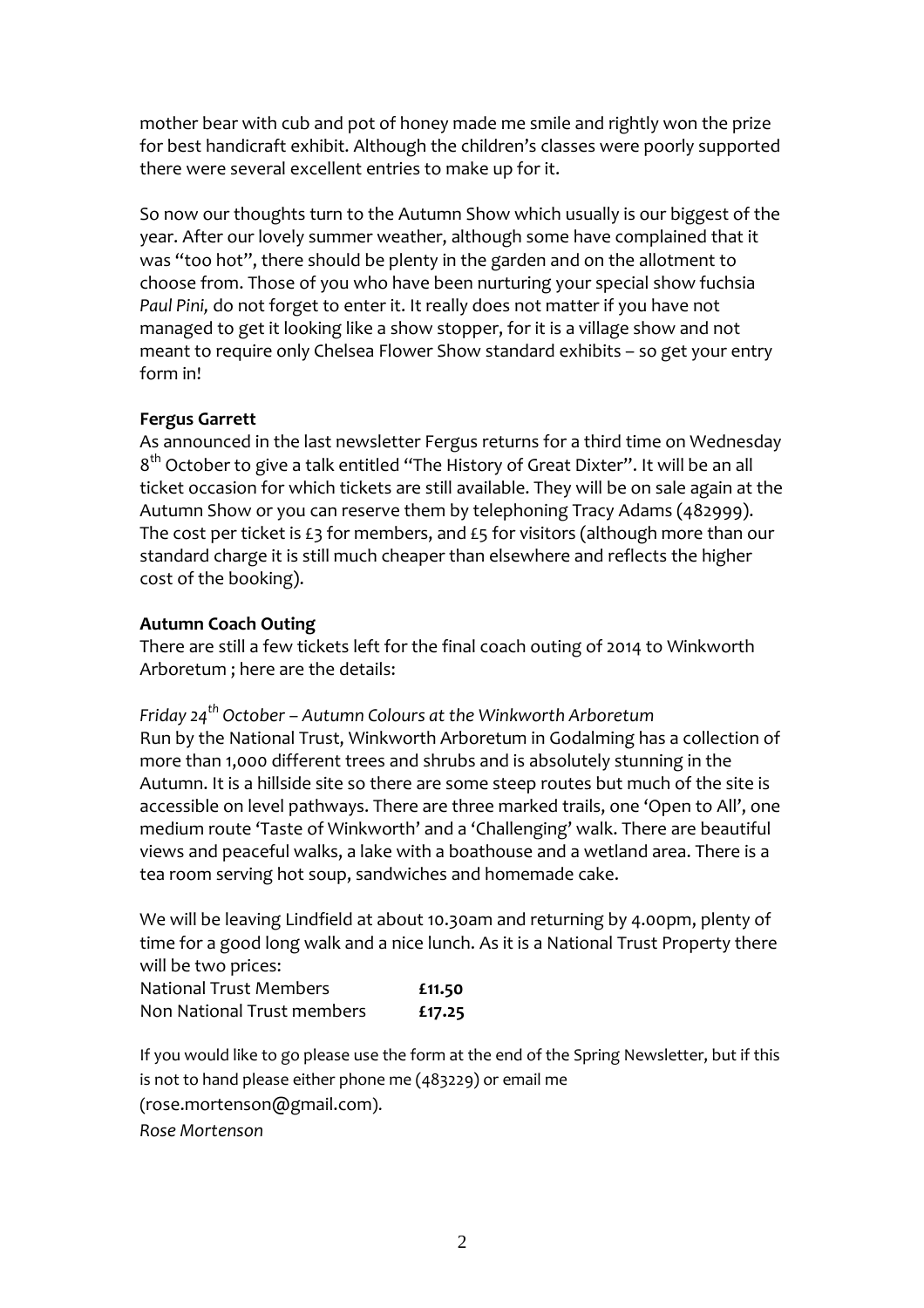#### **Bravoure – a super daffodil**

Bravoure is a lovely large Division 1 trumpet daffodil having a yellow trumpet and white petals, and looks very attractive. It is the daffodil chosen by Richard Hilson for the special daffodil class in next year's Spring Show. Richard has secured some bulbs for the Society and we will be offering them for sale as usual at the Autumn Show. The price will be £1 per bulb or £2.50 for three of them. If you are unable to go to the show and have no one to ask to get them for you, you can telephone Martin (484120) to reserve some for you, but you will have to pick them up from him at 39 Dukes Road, Lindfield.

#### **Sundries Centre**

The final three opportunities to obtain your end of season horticultural items from the Sundries Centre are nearly here, the last opening dates in 2014 are:

*September*  Saturday 27<sup>th</sup> *October*  Sundav 12<sup>th</sup> Saturday 25<sup>th</sup>

# **Christmas Social Tickets**

Tickets for the Christmas Social on Friday 5<sup>th</sup> December will be on sale at the talk on the on  $8<sup>th</sup>$  October, at the October Coffee Morning and the November Evening Talk. The ticket numbers will be limited to 114 and will be sold on a first come first served basis to Members only. The ticket price remains as it was last year at £10. The entertainment this year will be provided by the very talented Tania Robb who will be singing songs that we all know and love. Come along and enjoy yourselves, the format of the evening as always remains the same, wine, food and song and very good company.

*Alison Elliott* 

# **Summer Show Report**

Following on from a spectacular Spring Show we had a superb Summer Show. Numbers were down slightly but I think that was because four of our big exhibitors were away. We had a new horticultural judge this year and he was impressed with our entries. In fact he was so impressed with Chris Gurrs redcurrants that he gave them a special award! Once again the junior entries were down; if anyone has any ideas to encourage more juniors please let me know.

I would like to mention two of our unsung heroes. Neville Humpreys, husband of Rosemary, has no official job in the LHS but he is a stalwart helper at every show. He is there on Friday evening setting up, he has folding the corners on the paper cloths down to a fine art, and he is there at the end of the show clearing up. Alan Smith, husband of Noreen, not only helps to run the sundries centre but like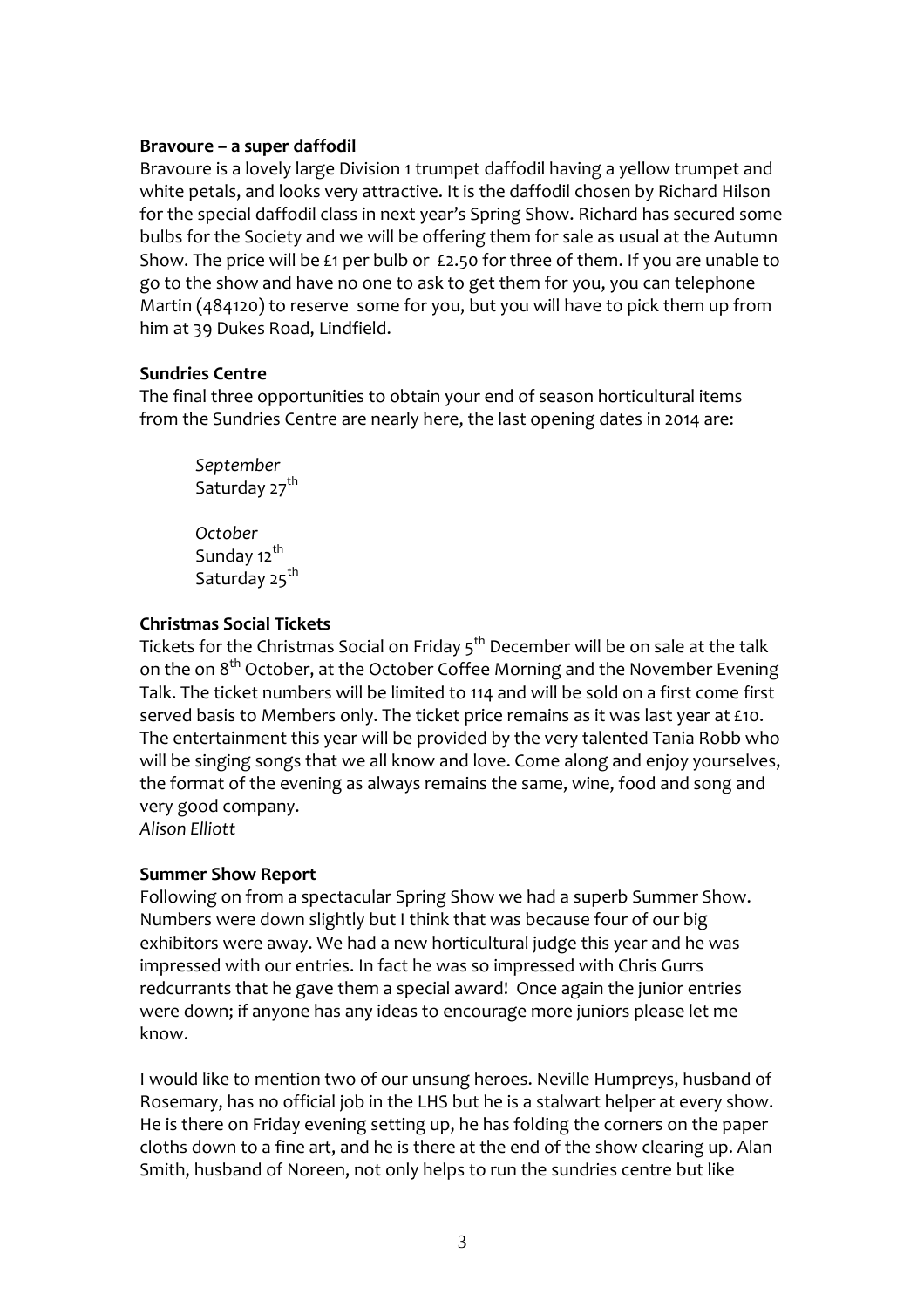Neville he is there at every show. Friday evening he helps with the setting up and then between us we set out the show classes. He is there for most of Saturday and at the end of the show for clearing up. Thanks to both of you for your help.

As yet nobody has come forward to take over the show secretary's job. The job could be done by a couple. The programme for producing the entries etc. is set up on a LHS laptop. Please remember no show secretary no shows.

#### *Results*

| The Lemmey Cup                             | <b>Richard Watson</b> |
|--------------------------------------------|-----------------------|
| The Savill Cup                             | <b>Richard Hilson</b> |
| The President's Cup                        | lan Cooper            |
| The Don Booker Fuchsia Cup                 | Graham Buck           |
| The Gilbert Cup                            | Rolf Lloyd-Williams   |
| The Thornbery Trophy                       | Doreen Orton          |
| The Askew Cup                              | lan Cooper            |
| RHS's Banksian Medal                       | lan Cooper            |
| The Filmer Cup                             | Gill Jones            |
| The Fruit Cup                              | Chris Gurr            |
| Blue Riband of the British Fuchsia Society | Graham Buck           |
| The Keiron James Toys Shield               | Liam Jolly            |
| The Junior Shield                          | <b>Emily Sutlow</b>   |
| <b>Doct in Chouve</b>                      |                       |

| <b>DESCITLOW</b> |                 |
|------------------|-----------------|
| Vegetable        | Tim Richardson  |
| Pot Plant        | Graham Buck     |
| Cookery          | Brenda Houghton |
| Handicraft       | Annette Page    |
| Pat Whetstone    |                 |

# **Membership Renewal**

Membership fees for the New Year are due on the 1<sup>st</sup> October and remain unchanged at £5 per individual member and at £8 for a couple living at the same address. Renewals for the New Year can be made at the Autumn Show on the 13<sup>th</sup> September and at any of our events after that date. Renewals can also be made by post to our Membership Secretary, Mrs Joyce Gladwell at 7 Brookway Lindfield RH16 2BW but please remember to add an additional 75p for postage and packing. *Committee* 

# **Newsletter by email**

All Members who are on email are offered the opportunity to have their newsletter on the day it is published. Just go to our website (www.lindfieldhorts.org.uk) and click on 'email us' on the shed door and ask for your newsletter by email. *Committee*